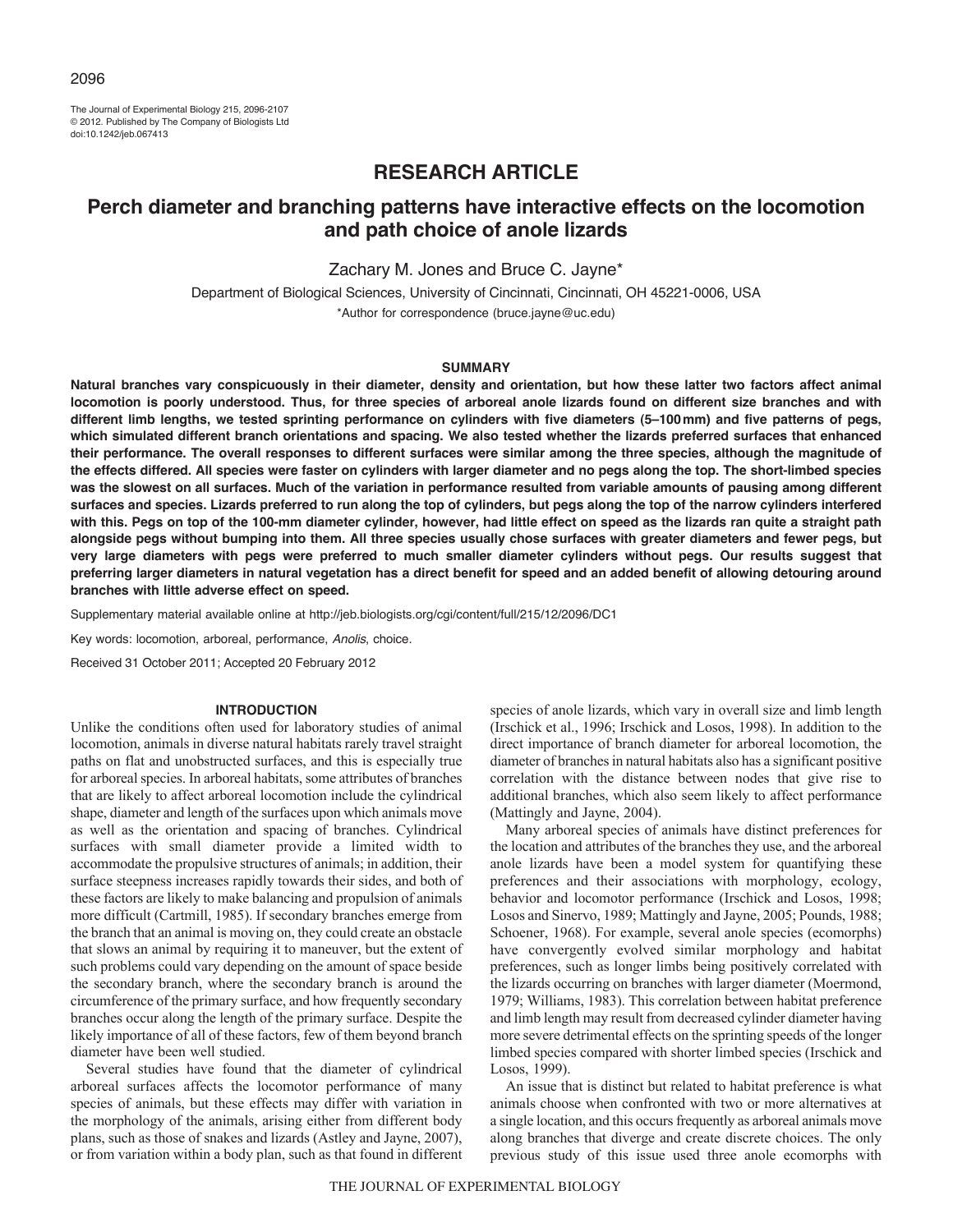different limb lengths and habitat preferences and found remarkably similar biases in choosing larger diameters when the different ecomorphs encountered diverging surfaces during their rapid escape locomotion, both in the field and in laboratory experiments (Mattingly and Jayne, 2005). These previous laboratory tests of perch choice by anoles used only one treatment with two different diameters, both of which were rather small. However, some of the nonlinear effects of perch diameter on the locomotion of anoles (Spezzano and Jayne, 2004) suggest that few changes may occur between different large-diameter perches. Furthermore, the apparent field preferences of anoles for increased diameter could have arisen in response to some other factors that were correlated with diameter and not controlled. Despite the considerable background information for anoles, no experimental data exist regarding how either branch spacing or the location of secondary branches affect either locomotor performance or the choice of different branches emerging from a single node.

In addition to its effects on the speeds of escape locomotion (locomotor performance), the diameter of cylindrical surfaces affects the limb posture and the space around a cylinder that is required for unimpeded movement. For example, the hind feet and legs of the long-limbed, trunk-ground ecomorph *Anolis sagrei* on cylinders require the space around the entire circumference of a perch with a diameter of 10mm, but only the top 180deg arc around a perch with a diameter of 30mm (Spezzano and Jayne, 2004). Consequently, for this species, a secondary branch emerging anywhere on a surface with a diameter less than 10mm could impede limb movements during locomotion, whereas a secondary branch emerging from the bottom of a cylinder with a diameter exceeding 30mm should be of little consequence. Therefore, the diameter of the primary cylindrical surface, the dimensions of the limbs and the location where another branch emerges all may interact to affect locomotor performance and where animals choose to go. However, no previous study of a limbed vertebrate has manipulated branch spacing and position by themselves or in conjunction with branch diameter.

For three ecomorphs of *Anolis* with similar overall size but different limb lengths and habitat preference, we manipulated both perch diameter and branching structure to test how these factors affect locomotor performance, kinematics and the surfaces that animals choose to move on. We expected that both decreased perch diameter and the presence of secondary branches would decrease maximal running speeds and that the magnitude of these detrimental effects would increase with increased limb length. We also expected that very large perch diameters would reduce the expected detrimental effects of secondary branches on speed if the perches had sufficient space for the lizard to detour around secondary branches. We also expected that lizards encountering a pair of surfaces would choose the one that enhanced locomotor performance.

# **MATERIALS AND METHODS Experimental subjects**

We studied three species of anoles, *Anolis sagrei* Duméril and Bibron 1837, *A. carolinensis* Voigt 1832 and *A. angusticeps* Hallowell 1856, because they represent different ecomorphs (trunkground, trunk-crown and twig, respectively) with fairly similar overall size but different limb lengths (Fig.1A) and microhabitat preferences (Williams, 1972). The rank order of these species from longest to shortest limbs and from largest to smallest preferred branch diameter in their natural habitat is *A. sagrei*, *A. carolinensis* and *A. angusticeps*. Previous studies correlating the morphology, ecology and performance of anoles have focused on adult males



Fig. 1. (A) Dorsal view silhouettes of the three *Anolis* study species compared against the diameter of the running surfaces. The lizards and cross-sectional areas of the running surfaces are all shown to the same scale. All running surfaces were cylindrical, but only one-half of the largest diameter is shown. (B) Schematic diagram of the peg treatments (not to same scale as the lizards). Pegs along the top center were placed at 10 cm (TC10) or 20 cm (TC20), horizontal pairs of pegs (HP) were placed every 10 cm, and alternating pairs of pegs (AP) oriented vertically or horizontally were placed every 10 cm along the length of the primary running surface (gray). The cylinder with no pegs (NP) is not shown.

(Losos, 1990; Williams, 1972), and hence we also studied only adult males, which minimized the variation in size within each of the species. For *A. sagrei (N*=16), *A. carolinensis (N*=13) and *A. angusticeps* ( $N=17$ ) in this study, the mean ( $\pm$ s.e.m.) values of snout–vent length and mass were  $56\pm0.03$ ,  $60\pm0.05$  and  $49\pm0.34$  mm and  $4.6\pm0.11$ ,  $3.6\pm0.05$  and  $2.4\pm0.04$  g, respectively.

*Anolis sagrei* and *A. carolinensis* were from a commercial supplier who captured the lizards in the same sites in Citrus County, FL, USA, in June, 2009; *A. angusticeps* were borrowed from other investigators who caught the lizards during February 2009 within their native range in the Bahamas. All of the animals were shipped to the University of Cincinnati, where the experiments were conducted. The lizards were housed individually in 38-liter cages, and they were maintained on a diet of crickets, which were fed a calcium-enriched food. Incandescent light bulbs above the cages provided light and heat for 12h each day, and perches within the cages allowed the lizards to thermoregulate to their active field temperature, approximately 29–31°C (Irschick and Losos, 1999). The care and treatment of the lizards were approved by the Institutional Animal Care and Use Committee (protocol number 07- 01-08-01) of the University of Cincinnati.

## **Performance tests**

The primary surfaces of the racetracks were 1.2-m long cylinders with five diameters (5, 10, 30, 60 and 100mm; Fig.1A), and they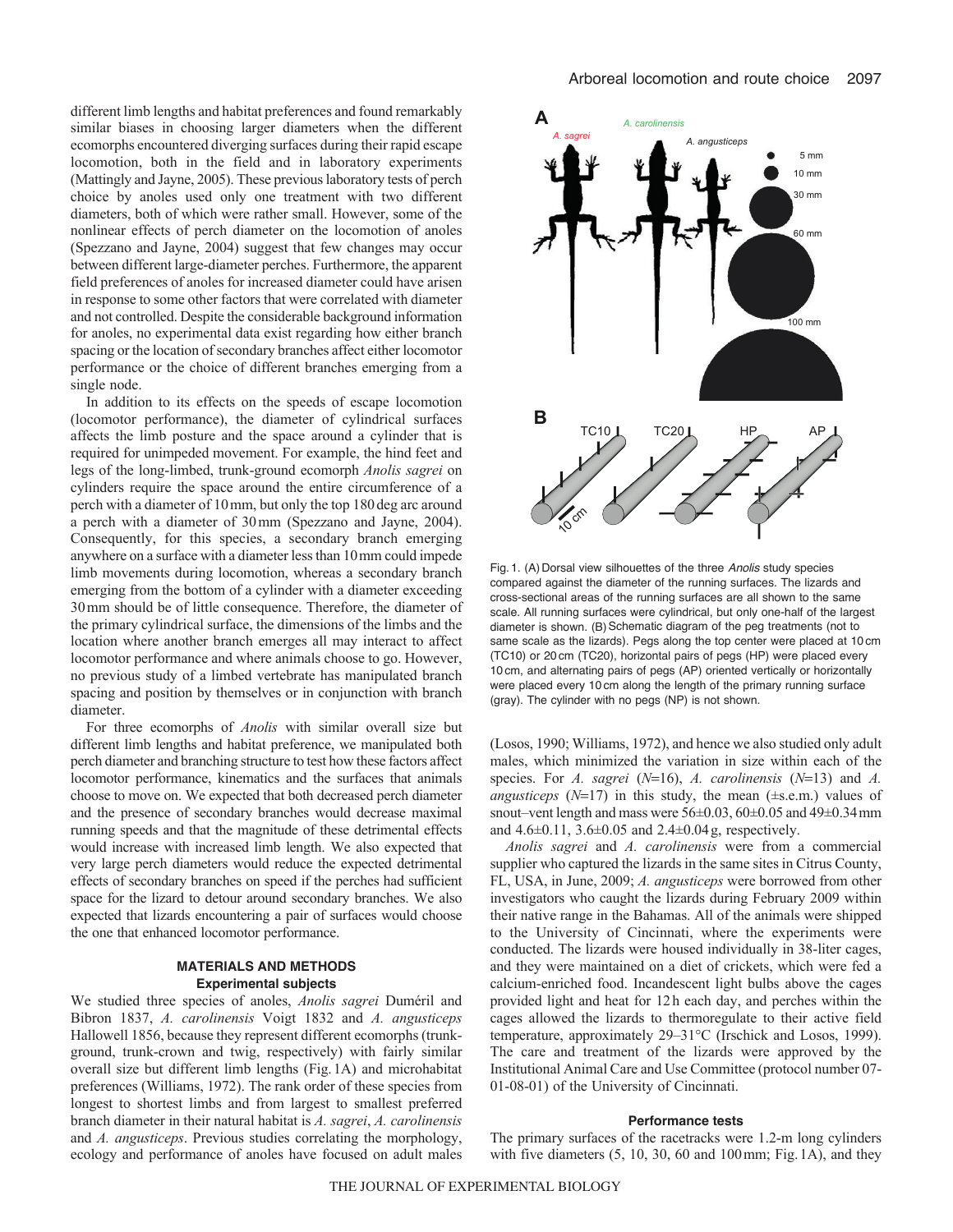# 2098 The Journal of Experimental Biology 215 (12)

were inclined at a 30deg angle relative to horizontal. The cylinders with the three smallest diameters were wooden dowels, and the two largest cylinders were polyvinyl chloride (PVC) pipes. All of these cylinders were covered with 1.5-mm fiberglass mesh to provide good traction, as in previous studies of locomotor performance of anoles (Irschick and Losos, 1999). The lower end of the cylinder was 1m above the floor, and a mirror 35cm above the cylinder provided a dorsal view of the middle 50cm of the racetrack. In addition to using five cylinders with no pegs (NP), wooden pegs 5-cm long with a 4-mm diameter were placed perpendicular to the long axis of the primary surface and within the middle 60cm of each perch diameter in four different orientations (Fig.1B). The horizontal pairs (HP), alternating pairs (AP) oriented vertically or horizontally and one of the top center patterns (TC10) all were spaced at 10-cm intervals, whereas the remaining top center treatment (TC20) only had pegs every 20 cm along the primary surface (Fig. 1B). Consequently, each individual of each species experienced a total of 25 combinations of diameter and peg treatments. A 180-deg arc separated the two pegs within each pair at a given location along the length of the primary surface. Lines every 10cm along the primary surface of each perch delineated the intervals from which speeds were determined.

Immediately prior to each trial, the lizards were placed individually into clear plastic bags, which were placed into a 33×58×36-cm, insulated container and on top of containers holding water with a temperature of 30.5 to 31.0°C. After the temperature of the lizards within the containers equilibrated for 30min, testing commenced. Preliminary experiments used a combination of a PE-1 infrared temperature gun (Pro Exotics, Littleton, CO, USA) and a Tegam 871A digital thermometer with an 8712 type K thermocouple (Tegam Inc., Geneva, OH, USA) to verify that these methods resulted in body temperatures of the lizards between 29.0 and 31.0°C for the duration of each treatment used to test performance.

For a single treatment, each lizard was tested three times in rapid succession (total time approximately 1 min). The 25 treatments were performed during 19days in November and December of 2009 for *A. sagrei* and *A. carolinensis* and for 20days in December 2010 for *A. angusticeps*. The lizards were tested by alternating between days of one or two treatments per day with one day per week with no testing. When two treatments were conducted for an individual within a single day, approximately 4h of rest were provided between treatments. To minimize the effects of time and experience, the individuals within each species were divided into two batches, each of which had a different randomized order of the 25 combinations of diameters and peg treatments.

Immediately upon releasing each lizard, the researcher used his hand to chase it uphill. The lizards often ran so quickly that the researcher was unable to touch them while they were running. However, if a lizard paused then the distal tail was gently tapped as soon as possible to prompt the lizard to continue running.

We videotaped simultaneous dorsal and lateral views of lizards running on perches using a two-camera (Basler piA640, Ahrensburg, Schleswig-Holstein, Germany) high-speed video system (Innovision Systems, Inc., Columbiaville, MI, USA) operating at  $200$  images  $s^{-1}$ , and a single 500-W light provided illumination. A mirror 35cm above the cylinder provided a dorsal view. A 3-mm diameter reflective marker on the dorsal surface of the occipital region of the head of the lizard facilitated using the auto-tracking feature of our motion analysis software (MaxTraq version 2.13 by Innovision Systems, Inc.), which determined the displacement of the lizard with sampling frequency of 200Hz. For the fastest of the three trials for each

individual per treatment, we quantified performance as the average velocity (**v**) of the lizard along the long axis of the perch for the middle 40cm of each racetrack. The values of **v**gross indicated the total time taken to traverse this distance, whereas the values of **v**net excluded all of the time that the lizard paused within the 40-cm interval.

## **Kinematics**

For the four individuals from each species with the largest mean of **v**gross across all 25 treatments, we used MaxTraq to manually digitize the location of the lizard at the time of each footfall of the right hind foot for every stride involved in traversing the 40-cm interval used to determine **v**<sub>gross</sub>. The following three variables described these strides: stride length (*L*) was the distance traveled along the long axis of the perch between successive footfalls; stride frequency (*f*) was the inverse of the elapsed time between successive footfalls (excluding pausing); and the average velocity per stride (**v**stride) was stride frequency times stride length. We used the two-dimensional coordinates of the head from the overhead view to reconstruct the paths traveled by the lizards.

#### **Perch choice**

To determine whether lizards had preferences for perches with different diameters and branching structure, we used a Y-shaped apparatus for which the two arms of the Y were destinations with different attributes. The test arena was 3.2m high with a floor of  $2.4 \times 3.0$  m, and white cloths covered all of the walls to provide a uniform visual background. The entire test apparatus was in a plane inclined 30deg relative to the horizontal, and the lowest end of the apparatus was 30cm above the floor. The 1.2-m-long arms of the Y, which were the uphill portion of the apparatus, created 45deg turns relative to the base of the Y, which was 0.9m long with a 60 mm diameter. All surfaces were covered with the same mesh as was used for testing performance. Monofilament fishing line 0.3mm in diameter, attached to the ceiling and uphill ends of 1.2-m long cylinders, supported the test apparatus while minimizing potential visual distractions. At the beginning of a trial, each lizard was placed on the base of the Y 50cm from the intersection of the three cylinders forming the apparatus. When pegs were present on a destination, the peg nearest the intersection of the three cylinders was 10cm from this location.

Eleven pairs of destination perches with a variety of diameters and peg orientations were used in the choice tests. For each lizard and treatment, we obtained six replicates by performing three tests in rapid succession on one day and three additional tests in rapid succession on a different day in which the left/right position of the two destination perches was reversed. Thus, each individual experienced 22 bouts of testing. The individuals within each species were divided into two batches, for which different randomized orders of 22 bouts of testing treatments were used. We alternated between one and two bouts of testing per batch per day, and approximately 4h of rest were provided between two bouts of testing within a single day. We also included 1day per week without any testing. The choice tests for *A. sagrei* and *A. carolinensis* were completed between 9 February and 1 March 2010 and those for *A. angusticeps* between 3 January and 3 February 2011.

#### **Statistical analysis**

For the performance and kinematic data, we used SYSTAT (version 9; SYSTAT Software, Inc., Richmond, CA, USA) to perform fourway, mixed-model ANOVAs, in which species, diameter and peg placement were fixed and crossed factors and individual was a random factor nested within species.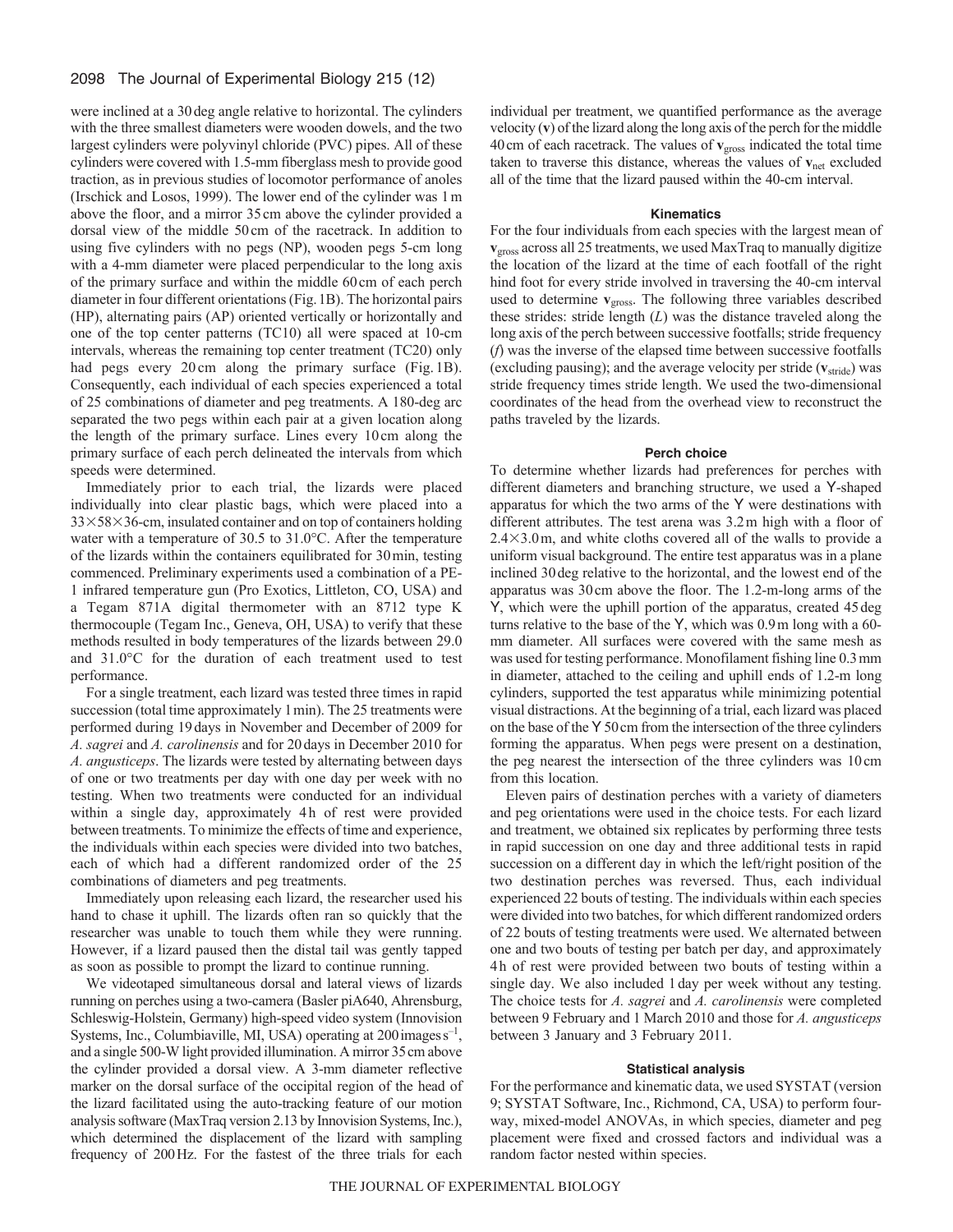Table1. *F*-values from four-way, mixed-model ANOVAs performed separately for seven dependent variables describing performance, pausing and modulation of strides for *Anolis sagrei*, *A. carolinensis* and *A. angusticeps* running on all combinations of perch diameter and peg orientation

| ANOVA effect              | Dependent variable |          |                |           |        | Dependent variable         |           |           |         |
|---------------------------|--------------------|----------|----------------|-----------|--------|----------------------------|-----------|-----------|---------|
|                           | Vgross             | $vnet$   | Pause duration | Pauses    | d.f.   | <b>V</b> <sub>stride</sub> |           |           | d.f.    |
| Species                   | $13.2***$          | $12.8**$ | $5.9**$        | $16.8**$  | 2.43   | $119.8**$                  | 1369.2**  | $306.5**$ | 2.9     |
| Diameter                  | 278.9**            | 394.0**  | $70.8**$       | $237.7**$ | 4.172  | 1311.3**                   | 1129.0**  | 292.6**   | 4,36    |
| Peg                       | $44.2**$           | $65.7**$ | $29.0**$       | $3.4*$    | 4.172  | $122.5**$                  | $97.5***$ | $18.4**$  | 4,36    |
| Species $\times$ Diameter | $11.1***$          | $7.5***$ | 1.7            | 0.9       | 8.172  | $9.8***$                   | $53.7**$  | $9.4***$  | 8.36    |
| Species $\times$ Peq      | $6.3**$            | $4.3**$  | 1.1            | 0.2       | 8, 172 | $14.3**$                   | $12.3**$  | $3.4***$  | 8.36    |
| Diameter $\times$ Peg     | $4.1***$           | $4.5***$ | $9.3***$       | $4.8**$   | 16,688 | $5.2***$                   | $2.8***$  | $2.7***$  | 16, 144 |

**v**gross, average forward speed for 40 cm including pauses; **v**net, average forward speed for 40 cm excluding pauses; **v**stride, average forward speed per stride; *L*, stride length; *f,* stride frequency.

\**P*<0.05; \*\**P*<0.001. The *F*-values for **v**gross, **v**net and pause duration are for all individuals, whereas the remaining *F*-values are only for the four fastest individuals of each species.

To clarify where lizards ran on the perches for each treatment and each species, we generated cumulative frequency distributions of the *y*-coordinates of the head during the fastest trial of each individual. The fastest trial had only 44 values of the *y*-coordinate within the 40-cm interval used to determine performance. Thus, to obtain identical replication per individual, we obtained a random sample of 44 points for each individual per treatment after excluding all of the points when an individual paused. The resulting total samples sizes were 704, 572 and 748 for each cumulative frequency distribution of each treatment of *A. sagrei*, *A. carolinensis* and *A. angusticeps*, respectively.

For the results of the tests of perch choice, we calculated the proportion of the six trials per individual per treatment in which a particular perch was chosen, and we used a two-tailed *t*-test to determine whether the mean of these values for each species and treatment (where *N* is the number of individuals) differed significantly from 50% (random behavior with no preference). All mean values are reported ±s.e.m., and for all tests we used *P*<0.05 as the criterion for statistical significance.

#### **RESULTS Performance**

Perch diameter, peg orientation, species and all of their two-way interaction terms had highly significant effects on  $v_{\text{gross}}$  (Table 1). For cylinders lacking pegs, the values of **v**<sub>gross</sub> increased rapidly with increased perch diameter up to some intermediate diameter, after which further increases in diameter had little effect (Fig.2A). For all three species on cylinders without pegs, the greatest amount of pausing occurred on the perch with the smallest (5mm) diameter, but little change in the total duration of pausing occurred with further increases in perch diameter (Fig.2B). For a given perch diameter without pegs, the rank order of species from greatest to smallest values of **v**gross was *A. sagrei*, *A. carolinensis* and *A. angusticeps* (Fig.2A).

The TC10 treatment resulted in the slowest speeds for all three species on each of the perches with the two smallest diameters (Fig.3A,B). However, the peg treatments also had interactive effects with perch diameter, partly as a result of the addition of pegs having less effect on **v**<sub>gross</sub> for lizards on smaller compared with larger diameter perches (Fig. 3). The values of **v**<sub>gross</sub> often differed little for the lizards on the perches with no pegs (NP) and horizontal pairs of pegs (HP), and both of these treatments were often substantially faster than all remaining treatments with pegs (Fig.3C,D). For all combinations of perch diameter and pegs, *A. angusticeps* was usually the slowest species, and the effects of the peg treatments on this species were usually smaller than those for the other two species (Fig.3). *Anolis sagrei* was usually the fastest species for a given treatment, even though the effects of both pegs and perch diameter were often larger for this species than for the other species (Fig.3).

The total duration of pausing and the number of pauses per 40cm also differed significantly with variation in perch diameter and peg placement and between species (Table1). The greatest duration of pausing usually occurred on the smaller diameter perches and when pegs were placed along the top of the perches (Fig.4). For a given treatment, the rank order of species from greatest to least total time



Fig. 2. Mean values of performance and pausing for lizards running on cylinders lacking pegs. (A)The average sprinting velocity for 40 cm calculated from the elapsed time, which included pausing. (B) The total duration of pausing that occurred while traversing 40 cm. The effects of perch diameter on both performance and the amount of pausing were not linear and were greatest among the perches with the smaller diameter. The magnitude of the effects of diameter also differed among species.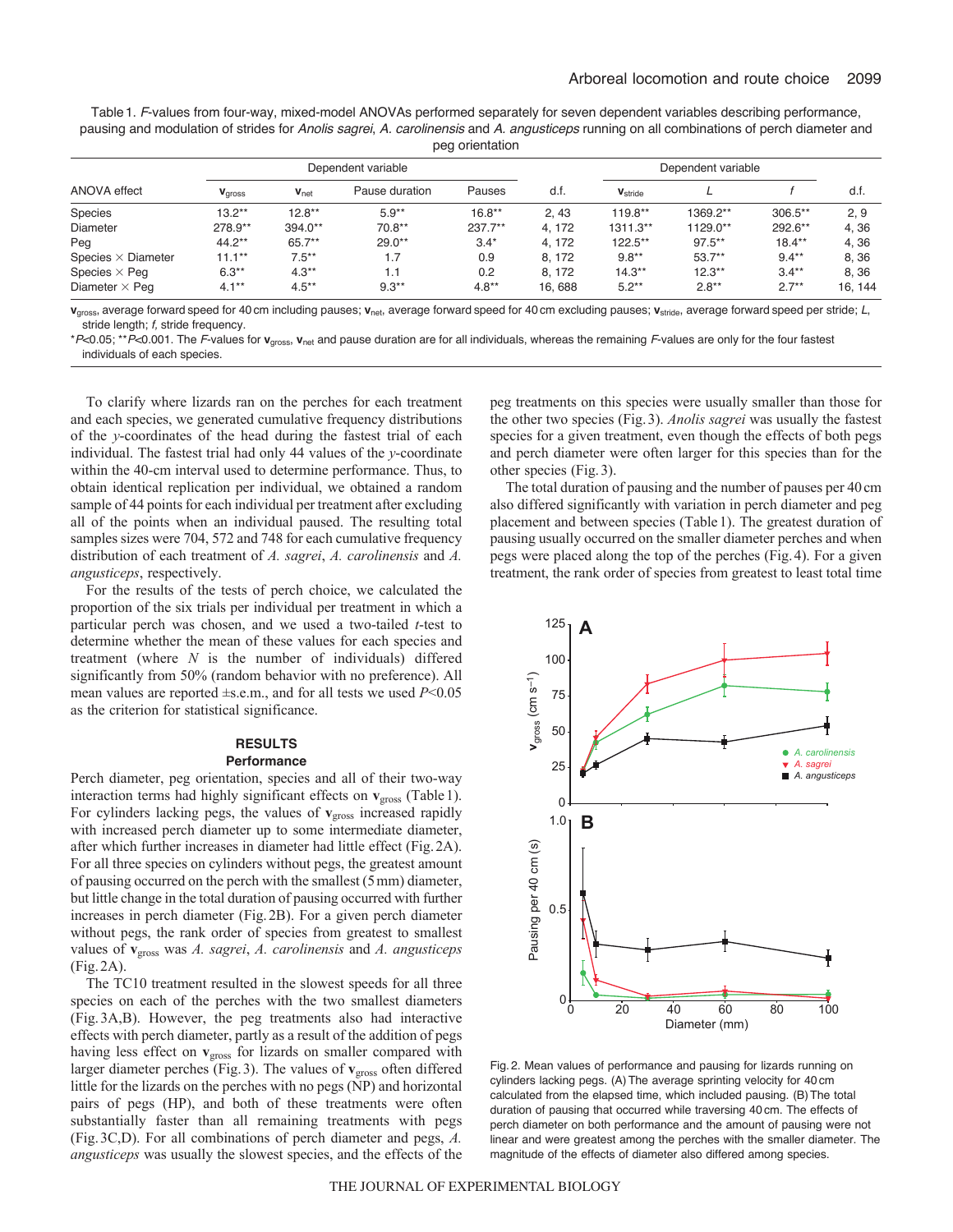spent pausing was usually *A. angusticeps*, *A. sagrei* and *A. carolinensis* (Fig.4).

The mean number of pauses per 40cm (not shown) had a pattern of change with treatments very similar to that for the total duration of pausing (Fig.4). The greatest value of mean number of pauses (10.9±2.3) was on the AP 5-mm diameter perch for *A. angusticeps*, whereas 44 of the 45 mean values of the number of pauses for all three species running on the three largest perch diameters were less



Fig. 3. Mean values of performance illustrating the combined effects of perch diameter and different locations of pegs. NP, no pegs were present; HP and AP, pairs of pegs were present every 10 cm and were oriented only in a horizontal plane or alternately in a horizontal plane and then a vertical plane, respectively; TC10 and TC20, pegs were present along the top center of the cylinder spaced at 10 or 20 cm intervals, respectively. The most conspicuous effects of pegs on performance usually occurred for the intermediate cylinder diameters, but magnitude of the effects of pegs also depended upon the species.

than two. For the smallest perch diameter, 14 of the 15 values exceeded two pauses, and 10 of these values exceeded four pauses.

Although the duration of pausing explained much of the variation in the values of **v**gross, the velocities of the lizards when they were running (**v**net) were also significantly affected by all of the same factors that affected **v**<sub>gross</sub> (Table 1). Consequently, the pattern of variation in  $v_{\text{net}}$  (cms<sup>-1</sup>) with the perch structure was very similar to that of **v**gross. In a few cases, the values of **v**net were 50% greater than those of  $\mathbf{v}_{\text{gross}}$ , but most of the increases in  $\mathbf{v}_{\text{net}}$  compared with **v**gross were between 10 and 20% (Fig.5). The rank order of species from fastest to slowest based on **v**net was similar to that based on **v**gross.

#### **Kinematics**

All of the fixed factors and their two-way interaction terms had highly significant effects on the net speed per stride ( $v<sub>stride</sub>$ ), stride length (*L*) and stride frequency (*f*) (Table1). The overall trends in **v**<sub>stride</sub> among species and different perches closely resembled those of **v**gross (Fig.6 *vs* Fig.3). However, an interesting exception was that **v**stride of *A. carolinensis* exceeded that of *A. sagrei* on the two



Fig. 4. Mean values of total pause duration per 40 cm, illustrating the combined effects of perch diameter and different patterns of peg placement. Abbreviations are as in Fig. 3. The addition of any pegs along the top of the perch (TC20, TC10 and AP) was most likely to increase the amount of pausing on the smaller diameters.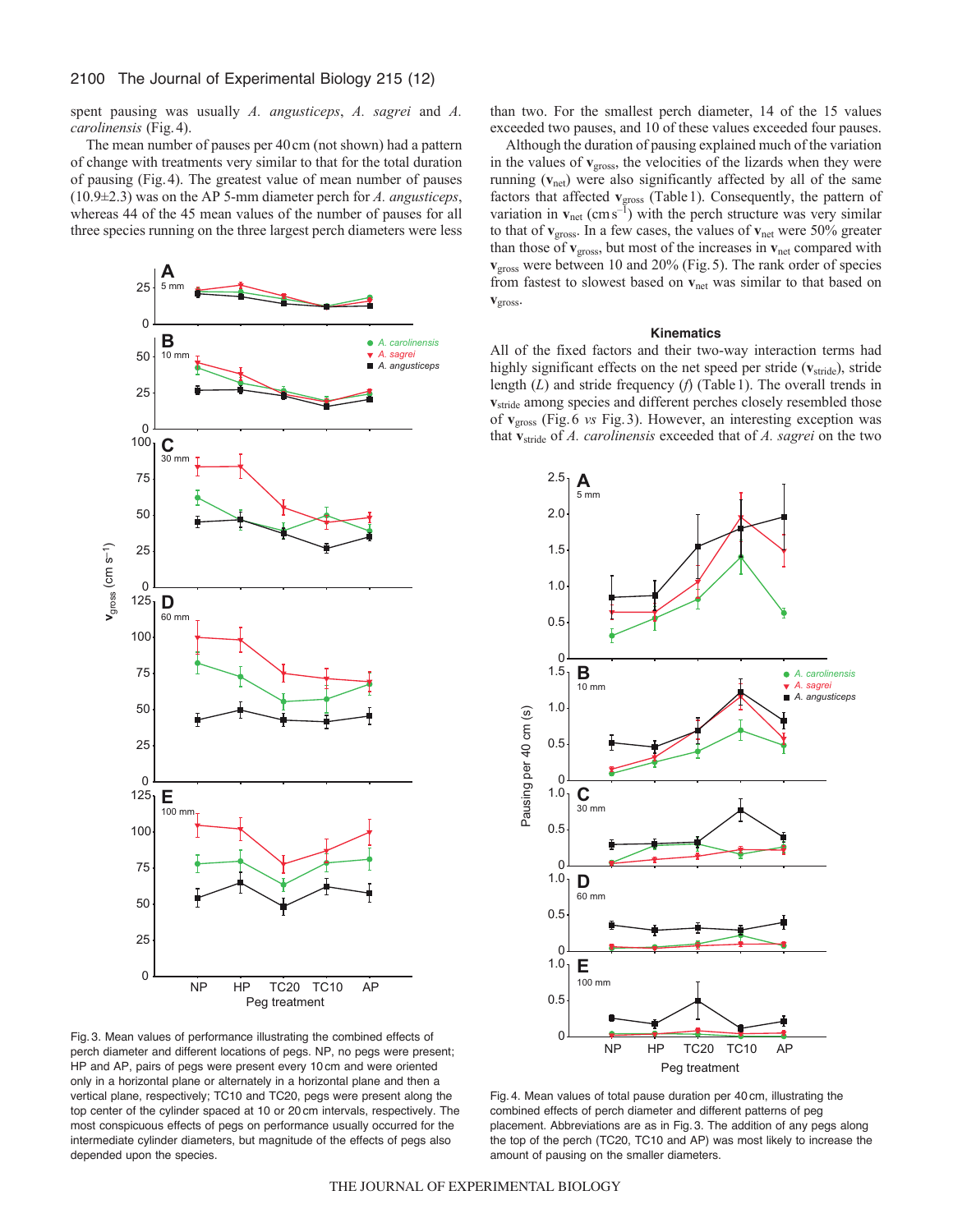



Fig. 5. Mean values of velocity while running relative to those calculated from elapsed times that included pausing. Abbreviations are as in Fig. 3. For the three largest perch diameters (C–E), the minimal amounts of pausing by both *Anolis carolinensis* and *A. sagrei* and resulted in smaller disparities between **v**net and **v**gross compared with *A. angusticeps.*

Fig. 6. Mean values of net velocity per stride for all species and surfaces. Abbreviations are as in Fig. 3.

largest diameters for some of the treatments with pegs on the top of the perch (Fig.6D,E). For a given peg treatment, the stride length of each species usually increased with increased perch diameter (Fig.7). The most conspicuous detrimental effects of adding pegs on stride length were often more apparent for the larger diameter perches (Fig.7) and the treatments that had any pegs on the top of the perch (TC20, TC10 and AP). Stride frequency was often enhanced by both increased perch diameter and the absence of pegs (Fig.8). For a given treatment, *A*. *angusticeps* usually had both the shortest strides and highest stride frequencies, whereas *A. sagrei* usually had the longest strides and lowest frequencies (Figs7, 8).

When no pegs were present, the lizards of all species usually ran near the top of the cylindrical perch (Fig.9). For the smallest diameter perches, the paths of some lizards deviated markedly from the center of the perch, and they occasionally used a horizontal peg as a foot-hold (Fig.9, 5mm diameter, AP). The 30-mm diameter was sufficiently large to allow the lizards to run reasonably straight and avoid the pegs on top of the perch by running along the side of the perch (Fig.9). However, interspersing vertical pegs with horizontal pegs on intermediate diameter perches often caused a more convoluted path as a result of alternately moving to the left and the right of vertically oriented pegs (Fig.9, 30mm diameter, AP). Some sinusoidal trajectories also occurred when some lizards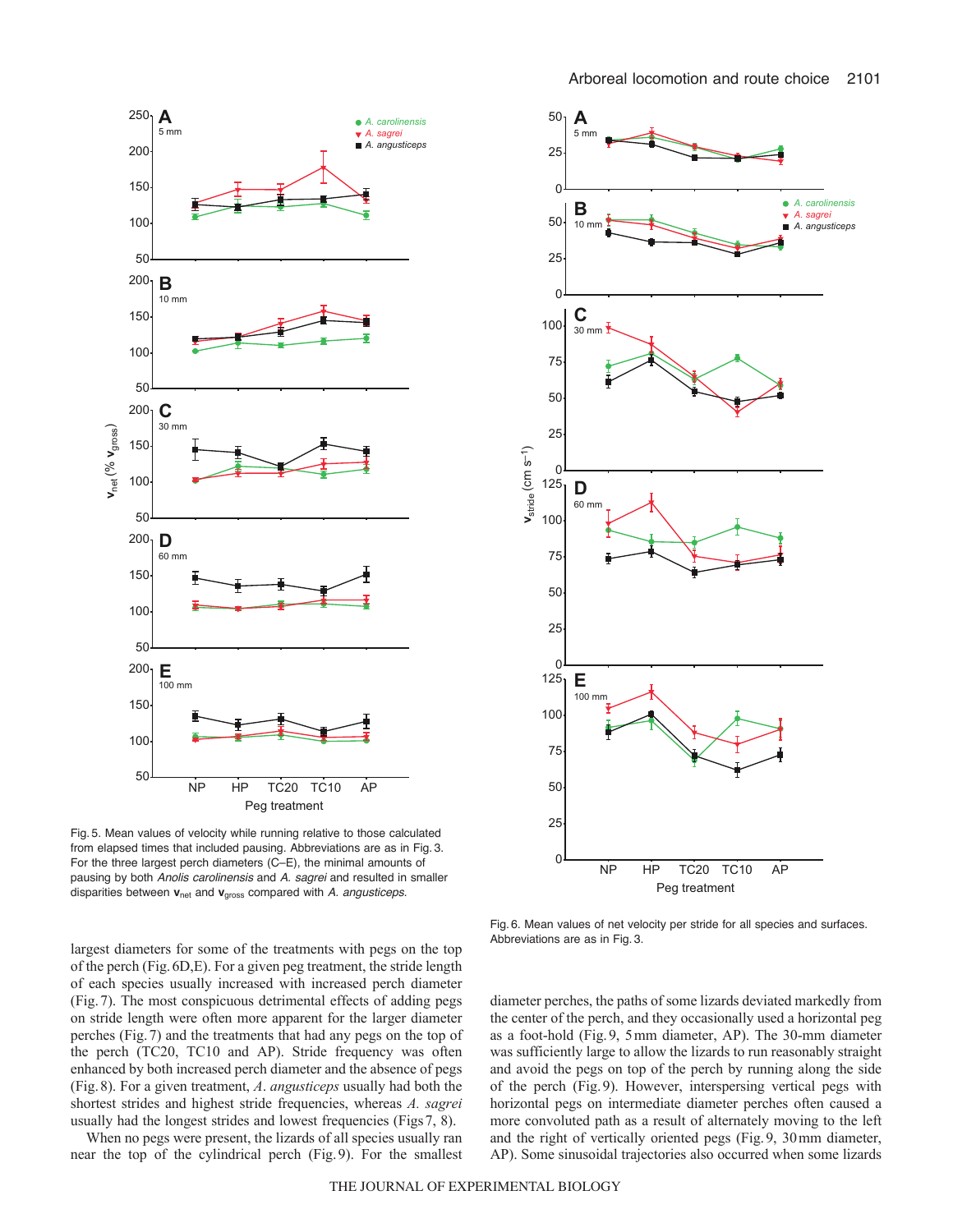



**A** *A. carolinensis*

2102 The Journal of Experimental Biology 215 (12)

Fig. 7. Mean values of stride length for all species and surfaces. Abbreviations are as in Fig. 3. The stride lengths of all species were often greater for larger diameter perches lacking pegs along their top surface.

ran along only one side of the vertically oriented pegs (not shown). The perches with the largest diameter (100mm) had sufficient space so that the lizards were often able to run a straight path between the alternating vertical and horizontal pegs (Fig.9).

All three species had extremely similar variation in head position associated with different diameters and peg placement (supplementary material FigsS1–S3). When the lizards were on perches without vertical pegs, the modal position of the head usually approximated the top center location relative to the running surface

Fig. 8. Mean values of stride frequency for all species and surfaces. Abbreviations are as in Fig. 3. The slowest species with the shortest limbs, *A. angusticeps*, had larger values of stride frequency for most surfaces compared with the other two species.

(Fig.10A,D,J). As perch diameter increased, variance in the *y*coordinate of the head increased markedly, but the mode remained near the top center of the perch (Fig.10D). For the smallest diameter perch, pegs along the top of the perch also increased the variation in the locations of the head, but the frequency distributions still appeared unimodal and centered near the top position (Fig.10C,L). By contrast, distinctly bimodal frequency distributions of head position occurred for the two largest diameters whenever at least some pegs were along the top of the perch (TC10, TC20 and AP)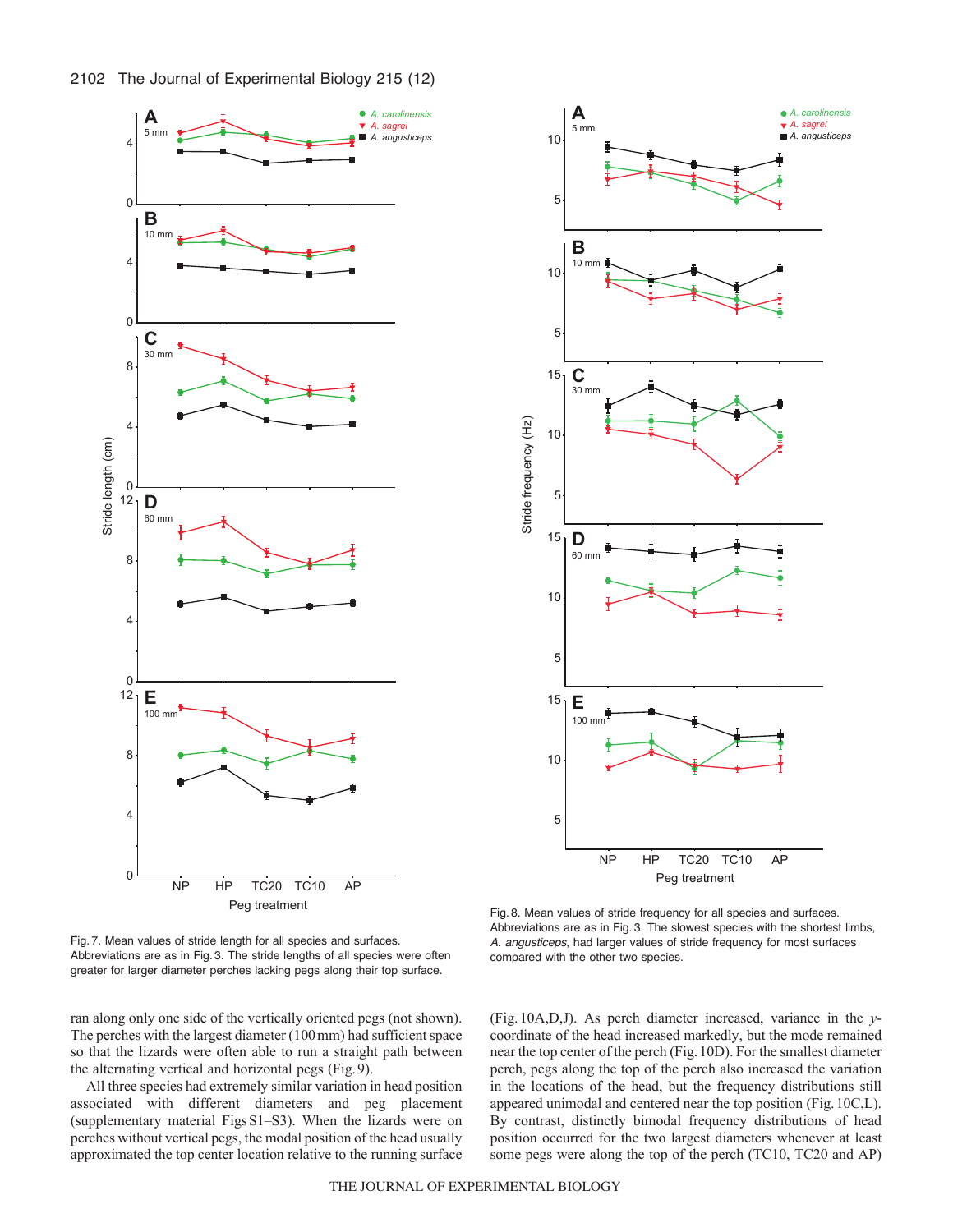

Fig. 9. Dorsal views of the position of the head of a single individual of *A. sagrei* running on a variety of perch diameters with different peg arrangements. Abbreviations are as in Fig. 3. The time between successive points within each panel is 40 ms. The less even spacing of points illustrates the more unsteady and intermittent movement that was common on narrower surfaces, especially when pegs were present along the top surface of the cylinder. Note the detouring behavior on the 30 mm diameter perches with pegs along the top (TC20, TC10), whereas the lizard wove its way through the pegs along the top of the 30 mm diameter perch with alternating pegs (AP).

as well as for the 30-mm diameter perch with the TC10 peg arrangement (Fig.10E,F,H,I, supplementary material FigsS1–S3). For *A*. *sagrei* on the 100-mm diameter perch with pegs located every 10cm, a swath nearly 4cm wide centered on the top of the cylindrical perch was almost entirely avoided (Fig.10F), but the extent to which this area was avoided diminished when the pegs were spaced farther apart (Fig.10E).

# **Perch choice**

In all but one case, when more than one species had significant preferences for a particular perch within a pair, the significant preferences were for the same option (Table2). Significant bias in perch choice was widespread (17 of 33 combinations of species and treatment), and all but two of these *P*-values were extremely low (<0.005; Table2). Highly significant bias in choice occurred in all of the 11 cases in which the ratio of **v**gross of the preferred perch to that of the perch not chosen was greater than 1.7 (Table2). Thus, much of the bias in choosing a perch was associated with substantial benefits for performance.

For perches lacking pegs, the strength of the bias for choosing a larger diameter depended somewhat on how large the diameters were. For example, all three species strongly preferred the 30-mm diameter to the 5-mm diameter perch, but for both *A. sagrei* and *A. angusticeps*, the preference for a larger perch diameter decreased as the diameters of both the options increased (Table2, rows 1–3).

The following three trends involving at least one destination with pegs were consistent for all three species. No bias in choice occurred for different spacing of top-center pegs (Table2, rows 10–11). The 100-mm diameter cylinder with no pegs was strongly preferred to the 5-mm diameter cylinder with horizontal pegs (Table2). The TC10 100-mm diameter perch was strongly preferred to the 10-mm diameter perch lacking pegs.

Some of the additional patterns of preferences varied among the species. For example, collectively, for all of the treatments involving at least some pegs along the top of the perch (Table2, rows 6–11), *A. sagrei* had the most and *A. angusticeps* had the least treatments with biased choice. For the 10-mm diameter perches, the preference for the perch lacking pegs compared with the TC20 treatment was highly significant for *A. sagrei*, marginally significant for *A. carolinensis* and not significant for *A. angusticeps* (Table2).

#### **DISCUSSION**

The size, orientation and spacing of branches all vary in natural habitats, and some of these aspects of habitat structure are correlated with each other. In particular, the spacing between branches is positively correlated with branch diameter (Mattingly and Jayne, 2004), and our study is the first for any limbed vertebrate wherein both of these variables were manipulated to test their effects on locomotor performance and perch choice. The magnitude of our treatment effects often varied among the three ecomorphs that we studied, but the overall nature of these effects were very similar despite the different habitat preferences of these species. Consequently, the rank order of our three study species on different surfaces was often similar for many of the variables describing performance and kinematics.

## **Performance**

The effects of perch structure on the performance of the anoles in our study were widespread and substantial. Similar to several other studies (Losos and Irschick, 1996; Losos and Sinervo, 1989), increased perch diameter increased performance, but this benefit was greatest for the longest limbed species. The mean values of **v**<sub>gross</sub> were approximately 25 cm s<sup>-1</sup> for all three species on the smallest diameter, but on the largest diameter these values increased to 105, 78 and 54cms–1 for *A. sagrei*, *A. carolinensis* and *A. angusticeps*, respectively (Fig. 2A). The effects of pegs on performance were also highly significant, but the magnitude of the change in the values was usually much less than that which was associated with increased perch diameter. Pegs along the top of surfaces caused the greatest decrement in performance, but the magnitude of this effect was highly dependent on perch diameter. For example, one of the largest changes associated with pegs was for *A. sagrei* running on the 30-mm diameter perch without pegs and with pegs along the top, for which the mean values of  $v_{\text{gross}}$ were 84 and  $45 \text{ cm s}^{-1}$ , respectively.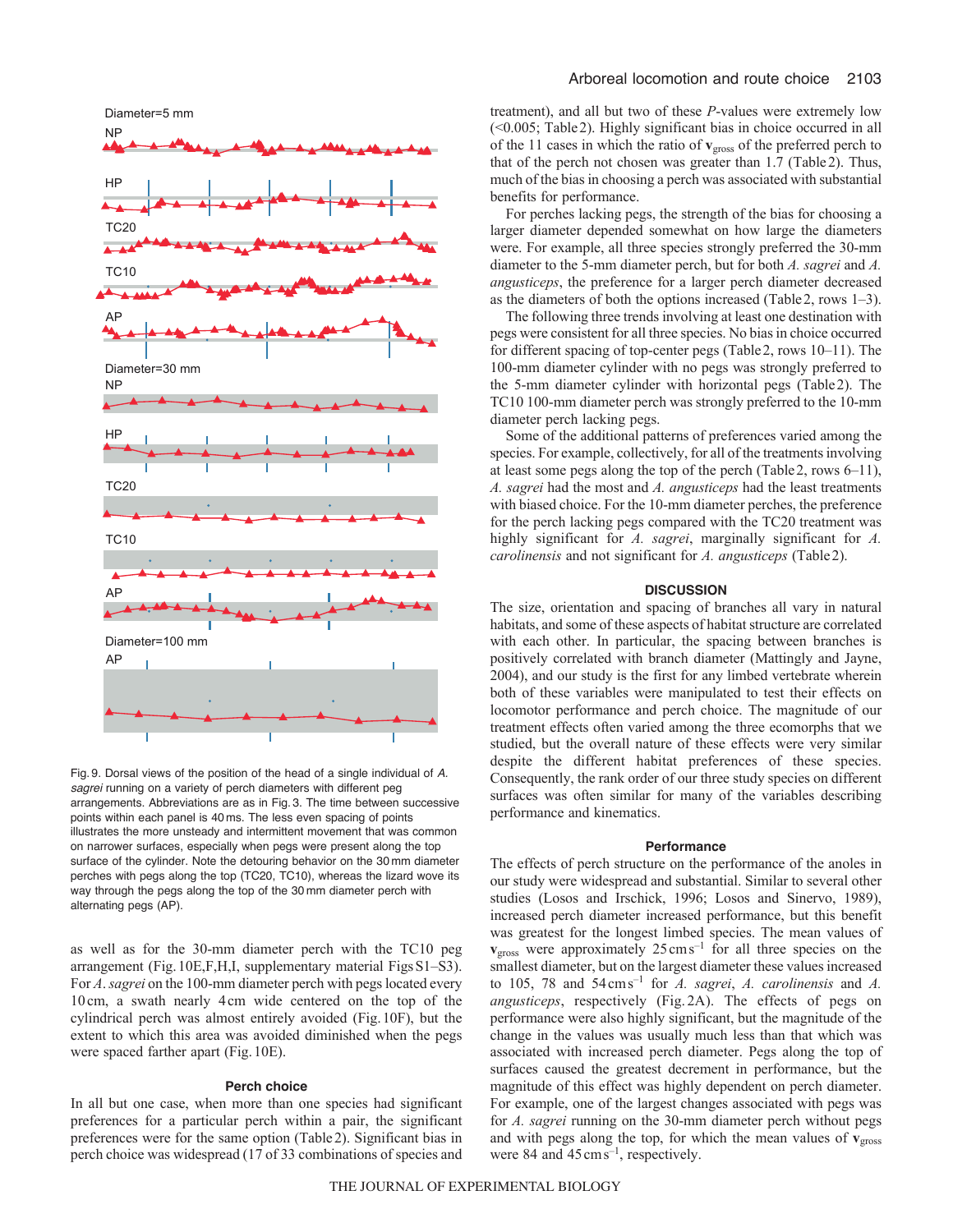

Fig. 10. Cumulative frequency distributions of the lateral location of the head during escape locomotion on perches with diameters of 5 mm (left) and 100 mm (right) of *A. sagrei* and 100 mm (left) and 5 mm (right) of *A. angusticeps*. Abbreviations are as in Fig. 3. For each *A. sagrei* histogram, *N*704, and for each A. angusticeps histogram, N=748. Regardless of perch diameter, in the absence of pegs along the top center of the perch (A,D,J), the modal lateral position of the head of the lizard was near the center ( $y=0$ ) of the perch. As perch diameter increased, pegs along the top of perches (TC10, TC20) increased the avoidance of the center of the perch to the extent that the frequency distribution changed from unimodal (B,C,K,L) to bimodal (E,F,H,I). For the sake of brevity, data are only shown for select treatments and the longest and shortest limbed species, but the patterns were general for all of the species (see supplementary material Figs S1-S3).

As occurs commonly for diverse species of limbed animals (Garland and Losos, 1994), the slower speeds of the anoles in our study were closely associated with shorter stride lengths both for different surfaces within a species and between different species for the same surface. Even though the shortest-limbed species, *A. angusticeps*, had extremely high stride frequencies compared with the longer-limbed species in our study, this was not sufficient to compensate for its much shorter strides. In addition to the variation in the speed of running that contributed to decreased values of performance, much of the decreased performance was associated with increased pausing, which, in turn, was associated with narrow

surfaces and maneuvering past pegs. Hence, this system is useful for gaining insights into some of the causes and consequences of intermittent and maneuvering locomotion.

### **Intermittent and unsteady locomotion**

The occurrence of intermittent (occasional stopping) or unsteady (variable speed) locomotion is common in natural settings, but it has been studied minimally compared with continuous bouts of steady movement (Kramer and McLaughlin, 2001). Intermittent locomotion is especially common in a variety of lizards (Avery et al., 1987), and for anoles short bouts of continuous movement are

| Table2. Mean percentage of trials in which perch 1 was chosen by <i>Anolis sagrei, A. carolinensis</i> and <i>A. angusticeps</i> |  |  |  |  |
|----------------------------------------------------------------------------------------------------------------------------------|--|--|--|--|
|----------------------------------------------------------------------------------------------------------------------------------|--|--|--|--|

|           | Diameter (mm); Pegs | Choice of perch 1 $(P)$ ; Performance ratio |                          |                             |  |  |
|-----------|---------------------|---------------------------------------------|--------------------------|-----------------------------|--|--|
| Perch 1   | Perch <sub>2</sub>  | A. sagrei $(N=16)$                          | A. carolinensis $(N=13)$ | A. angusticeps $(N=17)$     |  |  |
| 30; NP    | 5:NP                | 86±4 (< 0.001); 3.57                        | 67±5 (0.004); 2.76       | $83\pm2$ (<0.001); 2.16     |  |  |
| 60: NP    | 30: NP              | 69±5 (0.002); 1.20                          | 55±6 (0.393); 1.32       | 67±6 (0.012); 0.95          |  |  |
| 100: NP   | 60; NP              | $56\pm4(0.164)$ ; 1.05                      | 74±6 (0.001); 0.95       | 58±4 (0.089); 1.03          |  |  |
| 100; NP   | 5:HP                | 78±6 (< 0.001); 3.88                        | 76±5 (<0.001); 3.52      | $94\pm2$ (<0.001); 2.86     |  |  |
| 5:NP      | 5:HP                | 69±5 (0.001): 0.87                          | 67±8 (0.072); 1.02       | $26\pm5$ ( $<$ 0.001): 1.10 |  |  |
| 100: TC10 | 10:NP               | $85±4$ (<0.001); 1.89                       | 82±5 (<0.001) 1.85       | $95\pm2$ (<0.001); 2.31     |  |  |
| 10:NP     | 10: TC20            | $63\pm3(0.002)$ ; 1.90                      | $59+4$ (0.047); 1.60     | $55\pm7(0.473)$ ; 1.17      |  |  |
| 30; AP    | 30: TC20            | $60\pm6(0.106)$ ; 0.87                      | 58±6 (0.254); 0.99       | 55±6 (0.248); 0.94          |  |  |
| 30; HP    | 30; AP              | $66\pm4$ (< 0.001); 1.73                    | 56±5 (0.209); 1.19       | $47\pm5(0.548)$ ; 1.33      |  |  |
| 5; TC20   | 5; TC10             | $47+4$ (0.485); 1.67                        | $51\pm5(0.808)$ ; 1.39   | 47±4 (0.484); 1.17          |  |  |
| 60: TC20  | 60: TC10            | $50\pm5(0.808)$ ; 1.05                      | $51\pm4(1.00)$ ; 0.97    | 45±5 (0.332); 1.03          |  |  |

Values are means ± s.e.m.

*P*-values are from a two-tailed *t*-test comparing the mean percentage of perch 1 chosen with 50%.

NP, no pegs; HP, horizontal pairs of pegs every 10 cm; AP, alternating vertical and horizontal pairs of pegs every 10 cm; TC10 and TC20, single pegs every 10 or 20 cm along the top center of the primary surface, respectively; Performance ratio, **v**gross of perch 1 divided by that of perch 2.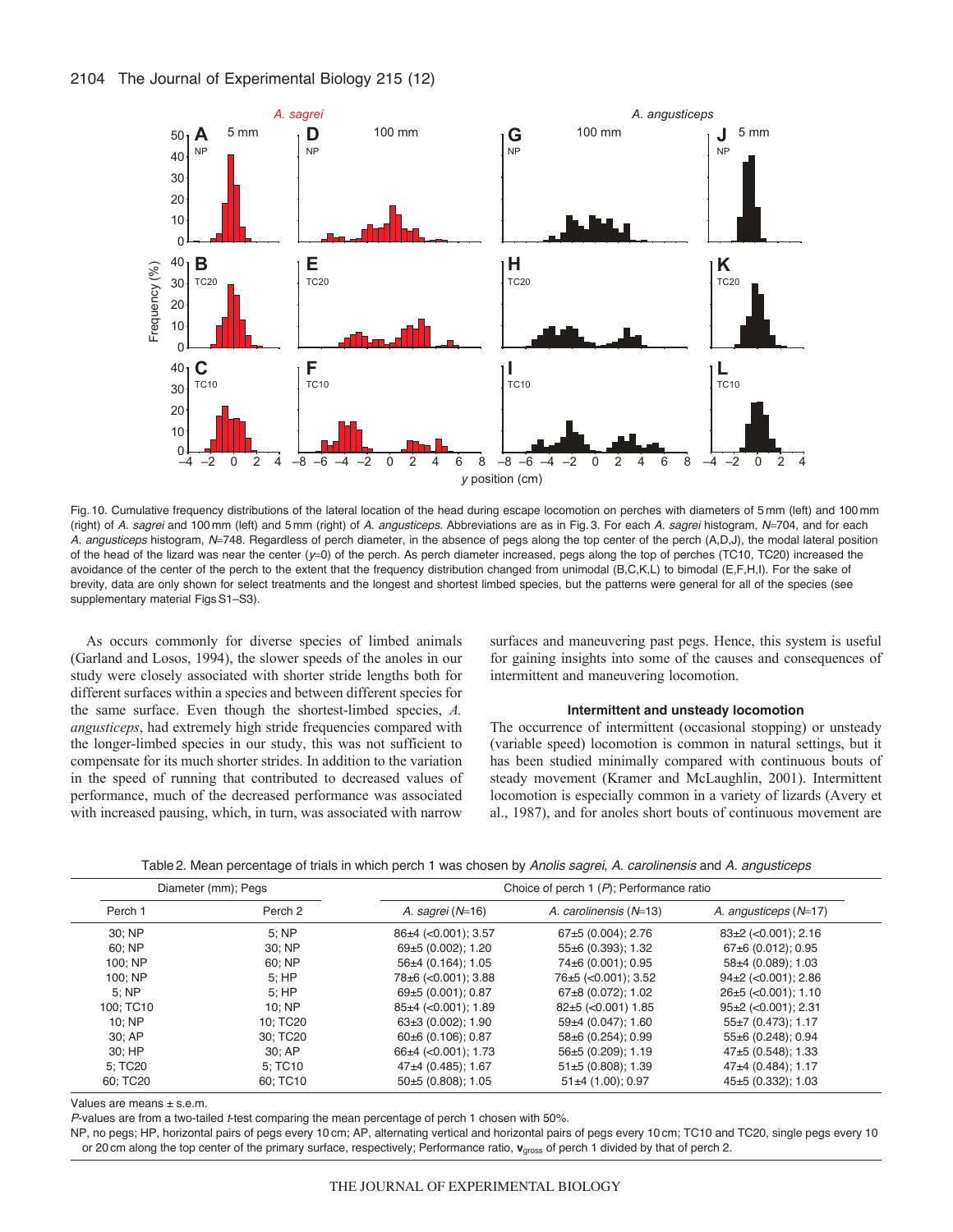not unique to our laboratory experiments (Irschick, 2000). In their natural habitat, the mean distances traveled between pauses during the undisturbed locomotion of *A. sagrei*, *A. carolinensis* and *A. angusticeps* are 11, 10 and 7cm (Mattingly and Jayne, 2004), respectively, and these values are approximately one-half of those traveled before stopping during an escape (44, 22 and 13cm, respectively) (Mattingly and Jayne, 2005). In this habitat, the mean length of branches (distance between successive nodes) is 27cm, but the branch lengths vary considerably (>20% of the branches had a length  $\leq 15$  or  $\geq 270$  cm) (Mattingly and Jayne, 2004).

In natural vegetation, the positive correlation between branch length and diameter (Mattingly and Jayne, 2004) contributes to arboreal animals on larger diameter branches usually having more unobstructed space for moving straight and more space available to detour around secondary branches. Reductions in unobstructed space could explain some of the increased pausing and decreased performance for the anoles in our study running on perches with pegs on their top surface. Some terrestrial lizards also are more likely to pause when moving on a coarser surface (gravel *vs* sand) or when approaching larger obstacles (Hofling and Renous, 2004; Kohlsdorf and Biewener, 2006). Expansive open spaces also may contribute to the longer (>10m) continuous bouts of escape locomotion of some lizards that occur on sand dunes (Irschick and Jayne, 1999; Jayne and Ellis, 1998) and to some patterns in different sprint speeds among other different species of terrestrial lizards (Goodman, 2009).

Pauses decrease values of **v**<sub>gross</sub> by increasing the total transit time between two points; in addition, extra time is needed reaccelerate after each pause. Some anoles sprinting on cylinders require more than 0.2 s to attain maximal speed (Vanhooydonck et al., 2006), which corresponds to one or two strides for the species in our study (Fig. 8). In an extreme case, even if a lizard accelerated to maximal speed (with a constant acceleration) within a single stride and paused just an instant after each stride, it could not exceed an overall average speed equal to one-half its maximal speed. Considering that the anoles in our study often paused more than five times within 40 cm on some of narrow surfaces with pegs, the time needed just to re-accelerate probably decreased **v**gross substantially.

Pausing may have some additional consequences beyond those for the time required to traverse a given distance. For example, pausing facilitates stabilizing the visual fields of diverse animals (Frost, 1982; Gibson, 1986), which may be correlated with enhanced predatory success (Avery, 1993; Getty and Pulliam, 1991), increased vigilance for detecting threats (McAdam and Kramer, 1998; Trouillod et al., 2004) and route planning (Stojan-Dolar and Heymann, 2010). The possible benefit of pausing for a sensory function in facilitating route choice may also be supported further by the common occurence of pausing by the lizards in our study before they selected one of the alternative destinations.

Much of the pausing that we observed for the anoles when they were on narrow perches or had to negotiate obstacles could also be consistent with a loss of balance and the need to hold onto the perch to prevent falling. In some cases, maintaining balance on narrow or cluttered perches could be a greater constraint on the maximal speed of some arboreal animals than the physiological capacities of their locomotor muscles (Jayne and Herrmann, 2011). Similarly, a previous study suggested that short-limbed anoles on small diameters benefited from having greater 'surefootedness' than long-limbed ecomorphs (Losos and Sinervo, 1989). However, in the present study, the different amounts of pausing among the three anole ecomorphs for a given surface does not seem to be explained solely by biomechanical factors related to loss of balance. The short limbs of *A. angusticeps* seem well suited for enhancing its stability by lowering its center of mass, and yet this species paused more than the longer limbed species in our study. In addition, *A. angusticeps* moves very slowly, and low speeds appear to be a common strategy of diverse arboreal animals, such as chameleons, lorises and snakes, to avoid a loss of balance (Jayne and Herrmann, 2011; Peterson, 1984). The color, behavior and limb posture of twig ecomorphs are consistent with the use of crypsis to avoid threats (Irschick and Losos, 1996), and for other animals, pausing may also enhance the ability to evade a predator (Martel and Dill, 1995).

# **Escape path choice and maneuvering**

Despite the severe constraints that a single narrow branch imposes on the overall movement trajectories of an arboreal animal, diverse directions of movement in three dimensions are possible if a bout of movement includes several branches. The orientation of surfaces that animals move on affects the amount of work done against gravity (Farley and Emshwiller, 1996; Full and Tullis, 1990), the tendency to slip downward (Clark and Higham, 2011) as well as the tendency of an animal to roll about its long axis (Cartmill, 1985; Spezzano and Jayne, 2004). Increased diameter of cylindrical surfaces also increases the variety of three-dimensional trajectories that are possible for the locomotion of an animal moving on them as well as increasing the amount of space available to avoid secondary branches. Consequently, it is useful to examine the factors that influence the paths traveled by arboreal animals, both on a single branch and when multiple branches are used.

Despite increased branch diameter increasing the possibilities for an animal to move in different directions or move with a more convoluted path, the lizards in our study usually ran very straight when cylinders lacked pegs (Fig.9). Relatively straight escape trajectories are also a common feature for diverse animals such as fish (Webb, 1986) and terrestrial lizards, especially those in open habitats such as sparsely vegetated sand dunes (Irschick and Jayne, 1999), but some terrestrial species such as kangaroo rats in open habitats may use very erratic trajectories to evade a threat (Djawdan and Garland, 1988). Fleeing from predators and averse stimuli by moving as directly away from the threat as the environment permits maximizes the rate of increasing the distance between the animal and the original location of the stimulus (Howland, 1974), and the convoluted paths that we observed for anoles within a single perch seem more consistent with losing balance or deliberate maneuvering around obstacles rather than using maneuvering within a single branch as a tactic for evading a threat.

Different straight trajectories along a horizontal cylinder could result in an animal being right-side-up, upside-down or tilted sideways. However, effectively all of the locomotion of the lizards in our study was on the top half of the perch, even though this was the side of the perch on which the stimulus was located and the specialized scales on their toes should allow the anoles to run upside down (Irschick et al., 1996). Unlike our results with surfaces with a 30deg incline, anoles on vertical tree trunks are often difficult to capture because they frequently change their circumferential location to stay out of view (Regelado, 1998). Unlike a vertical cylinder, different locations around the circumference of a non-vertical cylinder can profoundly change the extent to which the supporting surface is normal to the weight of the animal.

The increased variation in the location of the anoles running on the largest diameter cylinders (Fig.10D,F,G,I) resulted mainly from different individuals running straight trajectories at different circumferential locations on the cylinder rather than individual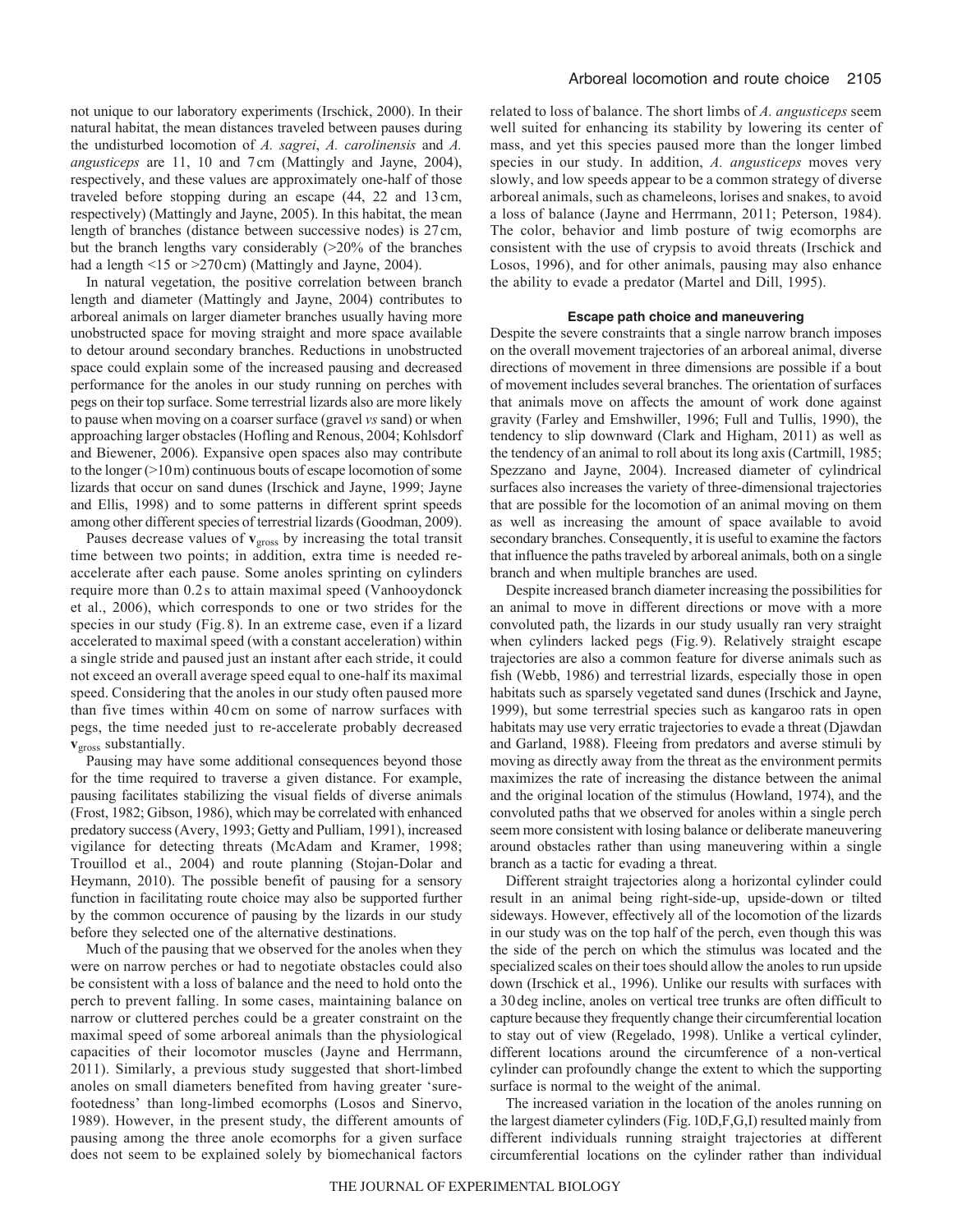# 2106 The Journal of Experimental Biology 215 (12)

lizards running convoluted paths. When many of the lizards ran along the sides of the 60- and 100-mm diameter perches with their feet nearly in a vertical plane, they had sufficient space so that their feet did not collide with the pegs. Thus, some of the low net speeds per stride for these conditions (Fig.6E) may indicate that running with the body tilted sideways can impede performance. Anoles have an impressive capacity to move in any three-dimensional orientation, and similar capacities exist in geckos and a wide variety of other arboreal animals with claws or adhering structures (Autumn et al., 2002; Gillet and Wigglesworth, 1932). However, for these and other animals, much remains to be learned about the consequences of being tilted sideways while running.

Compared with the options for moving along a single branch, the networks of branches in natural habitats create a plethora of potential pathways with a variety of orientations, sizes and obstacles. Thus, experimental manipulations of the attributes of perches are very helpful for gaining insight into the predictive value of habitat structure regarding where these animals go and some of the cues that may be used when choices are made. A previous study of the same three species of anoles as in our study found that, in laboratory tests, they all strongly preferred the larger of two perch diameters (10 and 48mm), and in their natural habitat, they preferred the largest diameter perch and the straightest path during escape locomotion (Mattingly and Jayne, 2005). Some of these uniform preferences for larger diameter among the three species in both of our studies may arise from the positive effects of increased diameter for the performance of all three species, but they contrast sharply with the habitat preference of shorter limbed ecomorphs for smaller diameter perches in their natural environment (Losos, 1990; Pounds, 1988). When they are crossing gaps, some arboreal species of snakes also prefer perches with greater width (Mansfield and Jayne, 2011) even though the larger diameters chosen decrease their maximum crawling speed (Astley and Jayne, 2007). Consequently, some preferences for larger perches may occur simply from a bias towards favoring objects either that are visually more conspicuous or that create a larger target, requiring less precise motor control (Mansfield and Jayne, 2011).

The preferences of anoles that we observed with different perch diameters add some interesting caveats to these general trends in perch preferences. The majority of significant preferences that we observed corresponded to perches that enhanced locomotor performance (Table 2). However, the nonlinear relationships between perch diameter and the sprinting speeds of anoles (Fig.2) result in a wide range of different diameters that have little, if any, effect on performance, which corresponds well with our finding that the anoles had diminished or no significant preferences among the larger diameter perches lacking pegs (Table2). These large diameters were not included in the only previous study of perch choice in anoles (Mattingly and Jayne, 2005). The variable preference of anoles for different diameters also argues against them relying only on the relatively simple strategy of 'bigger is better'.

A greater overall width (either from greater diameter or pegs pointed sideways) of a destination may be sufficient to elicit a preference when rat snakes cross a gap (Mansfield and Jayne, 2011), whereas the width of the primary surface used for running appeared to be the most important cue that was correlated with the preferences we observed for the anoles in our study. This difference between rat snakes and anoles may result from pegs on the sides of the primary surface having little consequence for the locomotion of anoles, whereas they are probably useful for supporting snakes after they cross a gap.

Pegs along the top of perches were often detrimental to the locomotor performance of anoles, but this effect depended on the diameter of the perch (Fig.3). The longest-limbed species of anole (*A. sagrei*) had a strong preference for a lack of pegs on top of the 10-mm diameter perches, and the different degrees of preference among the three species for this treatment corresponded well to the different ratios of performance on these surfaces (Table2, row 7). However, the strong preferences of all species of anoles for the largest diameter perch with pegs along the top compared with a perch of small diameter lacking pegs (Table2, row 6) suggest that adequate clearance to the side of secondary branches may override a possible aversion to potential obstacles along the top where the lizards would otherwise prefer to run. Rather than creating obstacles, as for anoles and probably most other limbed animals, pegs on top of cylinders greatly enhance the speeds of snakes in a manner that is nearly independent of perch diameter (Astley and Jayne, 2009; Jayne and Herrmann, 2011), and rat snakes slightly prefer surfaces with pegs along the top compared with ones lacking pegs (Mansfield and Jayne, 2011). These differences further illustrate how different morphologies may alter the effects of perch structure on both performance and preference.

Presently, information regarding the effects of branch structure on both performance and perch choice of arboreal animals is extremely limited considering the large number of animal species that are arboreal. However, both rat snakes and anoles have demonstrated the ability to discriminate between many types of surfaces. Compared with rat snakes, the overall preferences of anoles seem to be more closely aligned with benefiting locomotion. Secondary branches seem likely to hinder the locomotion of diverse limbed animals, but the ability of anoles to cling may greatly moderate some of these potential consequences. The ability to further isolate the effects of limbed *versus*limbless body plans on locomotor performance and perch choice of arboreal animals would be facilitated greatly by studying limbed species without specialized adhering structures.

## **LIST OF SYMBOLS AND ABBREVIATIONS**

| AP                  | alternating pairs of pegs in a horizontal and vertical plane<br>spaced every 10 cm along the primary surface |
|---------------------|--------------------------------------------------------------------------------------------------------------|
| f                   | stride frequency; inverse of the elapsed time between<br>successive footfalls excluding pauses               |
| HP                  | pairs of pegs in a horizontal plane spaced every 10 cm along<br>the primary surface                          |
| L                   | stride length; distance traveled along the long axis of the perch<br>between successive footfalls            |
| NP                  | no pegs                                                                                                      |
| <b>TC10</b>         | pegs in a vertical plane spaced every 10 cm along the top of<br>the primary surface                          |
| TC <sub>20</sub>    | pegs in a vertical plane spaced every 20 cm along the top of<br>the primary surface                          |
| $V_{\rm gross}$     | gross speed; =40 cm divided by the total time taken to traverse<br>this distance                             |
| $Vnet$              | net speed; =40 cm divided by the time taken to traverse this<br>distance excluding pausing                   |
| V <sub>stride</sub> | average speed per stride; $=fL$                                                                              |
|                     |                                                                                                              |

#### **ACKNOWLEDGEMENTS**

We are grateful to J. McGlothlin, E. Brodie III and J. Losos for assistance in obtaining *Anolis angusticeps*. G. Uetz generously loaned us the sound meter. G. Byrnes and A. Mattingly provided comments on a draft of the manuscript.

#### **FUNDING**

The study was partially supported by a grant from the National Science Foundation [IOS 0813497 to B.C.J.] and a University of Cincinnati Wieman Wendel Benedict grant to Z.M.J.